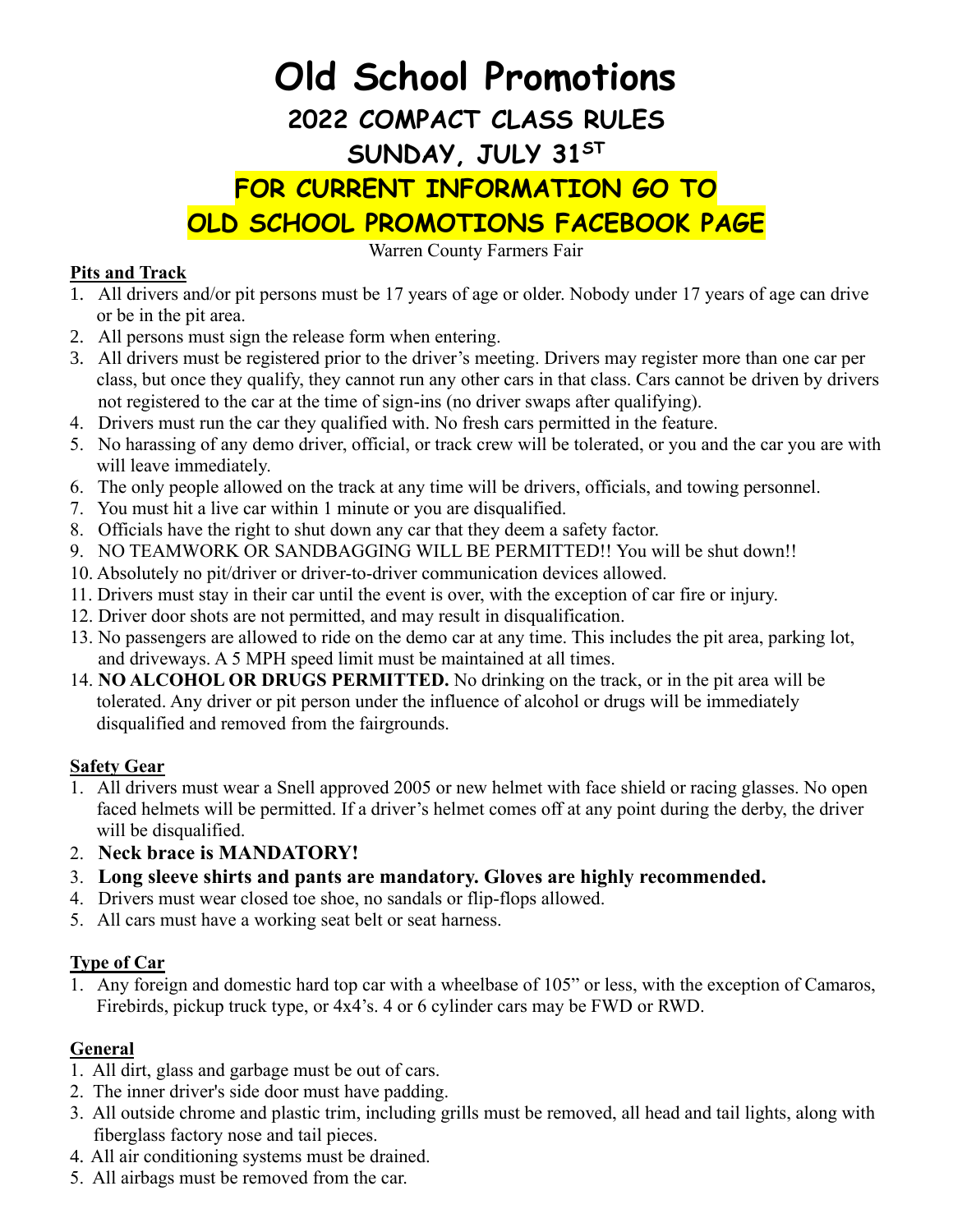6. If windshield is removed, it must be replaced with wire mesh connecting to a center post in the windshield opening.

## **Body**

- 1. All doors must be wired, chained, cabled, or welded shut. Chains must be a minimum of 1/4 inch. Door seems can be welded shut using rod with a diameter of 1/2" or less, or by using 1/4" steel plate with a maximum width of 3". If any car door opens during the competition, the driver will be disqualified and asked to leave the track.
- 2. No modifications or reinforcements allowed to the body. Rust repair can be made using sheet metal of the same thickness, but may not exceed 1" beyond the damaged area. Be prepared to provide before and after pictures of any repairs made during time of inspection.
- 3. SEAT,DASH BAR WILL BE PERMITTED (4"INCHES ROUND DOOR TO DOOR OR POST TO POST ONLY).CAN BE CONECTED ON BOTH SIDES . 6X2 ` C ` CHANNEL OR 4 ICH PIPE MAX! (NO KICKERS OF ANY KIND )ROOF CHAINS FROM FRAME TO ROOF MAY BE USED (TWO PER SIDE MAX). Must be installed in a safe and secure manner.
- 4. Halo bar may be attached ONLY to rear seat bar, and cannot have any kickers down to the frame. Halo bar can be bolted to the roof in three spots. Roof chains may be used (4 maximum).
- 5. Body mounts may be removed or replaced. Body bolts can be replaced with bolts no larger than 1/2" in diameter. Car body can be bolted directly to the frame using stock body bolt locations. Washers can be added to each side of a body bolt, but can be no larger than 3" x 3". No additional body mounts may be added.
- 6 .The front 2 core support bolts can have a maximum diameter of 1", and can be used as 2 of your 6 hood bolts.
- 7. Fenders and wheel well areas can be cut and rolled for tire clearance purposes.
- 8. Wheel wells may be bolted with 6 bolts, up to 3/8" in diameter. Bolts must be cut flush with nut.
- 9. All sunroofs must be covered with sheet metal.

## **Frame**

- 1. No bumper or frame hitches allowed.
- 2. No welding of frame or frame seams, plating, reinforcing, or filling frames with anything.
- 3. No hump plates. Humps may be hammered in on both sides.
- 4. Rear of frame can be pre-bent, notched or dimpled from the rear axle back, as long as no material is added in the process.
- 5. One chain, 3/8" or smaller, may be bolted between the frame rails behind the rear end.
- 6. Any fresh or pre-ran car needing frame repair MUST call and make arrangements prior to performing any repairs. Cars without permission will be turned away at the gates, no questions asked. Be prepared to provide before and after pictures of all repairs made at the time of inspection if requested.

## **Hood and Trunk**

- 1. Hood must remain open until after inspection.
- 2. There must be a hole cut in hood at least 12" inches above carburetor.
- 3. Hood may be secured in 6 spots using wire, chain or bolts. Washers can be used on the top and bottom of each spot, but cannot exceed 3" x 3". Bolts used to secure the hood may not exceed 1/2" diameter, with the exception of the two front core support bolts, which can be up to 1" in diameter.
- 4. If using threaded rod, there may be no gussets welded to the frame or the threaded rod.
- 5. Angle Iron can be welded to fender and hood, not exceeding 3" in length. 1 bolt per set.
- 6. Hood supports can be bolted using a max up to 12 bolts not exceeding 3/8" diameter with 1" washers.
- 7. Trunks may be secured in 6 spots using wire, chain, bolts, or weld. If welded, max 6" weld. All areas of trunk must be visible for inspection. No crossing of chains or cables on trunk or hood.
- 8. Trunk lids can be tucked or V'd, but quarter panels must remain in the vertical position. No wedges or rear window bars allowed.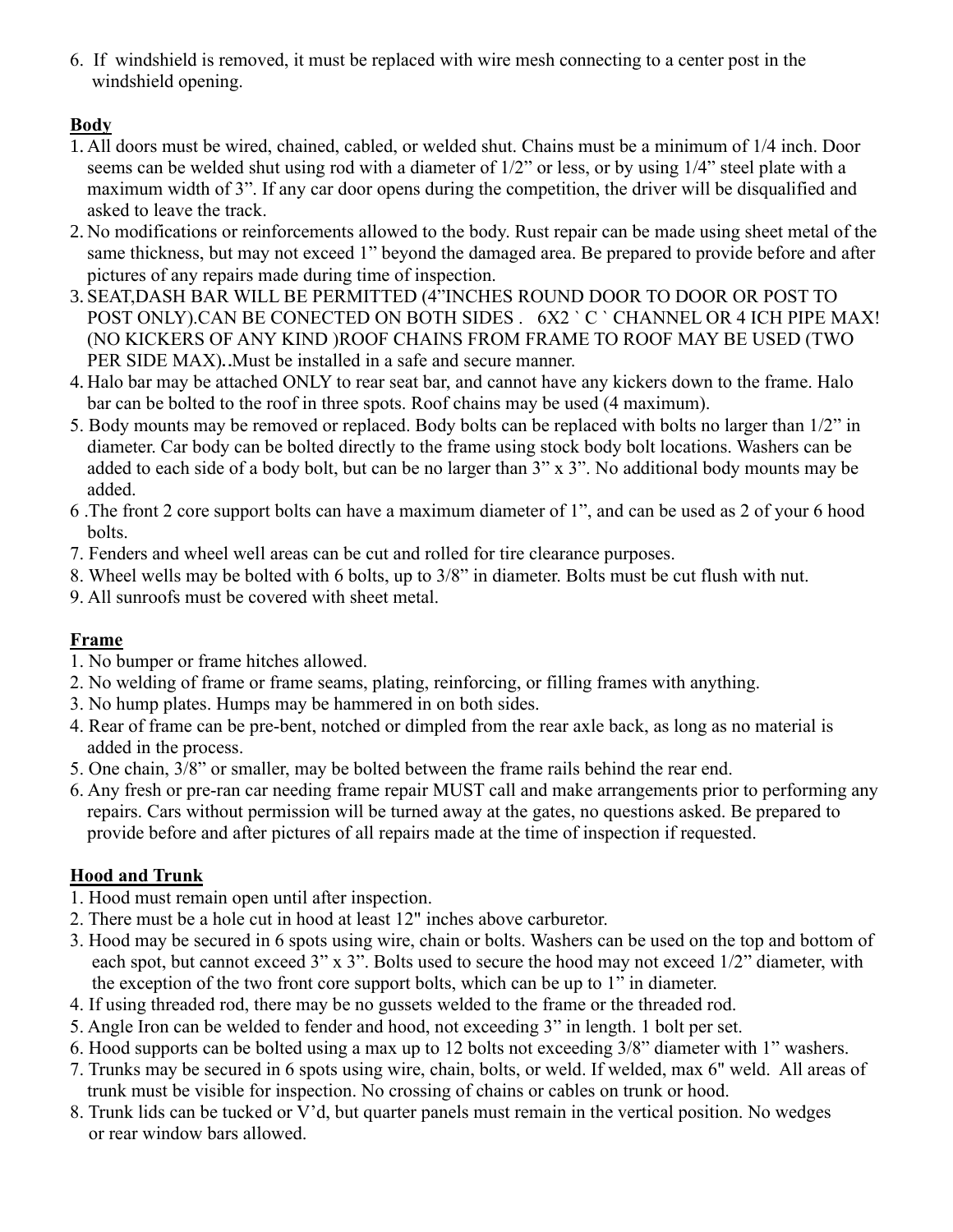#### **Bumpers**

- 1. Any OEM type bumper. Bumpers may be seam welded, but no metal can be added.
- 2. No DEC, homemade, or stuffed bumpers allowed. Inspectors must be able to see inside your bumpers.
- 3. Bumpers may be swapped or flipped from different models.
- 4. Shock plungers may be compressed, welded and bolted. Mounting brackets may be welded to frame.
- Bumpers can be welded to mounting brackets, or hardnosed directly to the frame rails.
- 5. If your car did not come factory with a shock plunger, you may not add one.
- 6. Wire or chain can connect the bumper to the hood, but will count toward your 6 hood spots.

## **Engines and Transmissions**

- 1. Engine or transmission may be swapped. No diesel engines permitted.
- 2. **Distributors protectors, pulley protectors, carb protectors or engine cradles will not be permitted.**
- 3. Engine must have some form of an air cleaner over the carb.
- 4. Mounts can be welded to the frame, and engines may be mounted solid.
- 5. No transmission coolers allowed inside the driver's compartment.
- 6. All cooling systems must remain under the hood. Cooling systems must remain factory or less.
- 7. Only water can be used in cooling system. No auxiliary water tanks.
- 8. All belt driven/motor mounted fan blades must be removed. Electric fans with plastic fan blades are permitted.

## **Rear Ends**

- 1. Rear ends must be passenger car type only. Rear may be locked or welded. No leaf over conversion. No truck rears allowed.
- 2. FACTORY STEEL OR ALUMINUM WHEELS ONLY. THERE MAY BE WELD IN CENTERS MODIFICATIONS. 3/8 OF AN INCH THICK, 7 INCHES ACROSS MAX!!.

## **Brakes and Steering**

- 1. You must have a working hydraulic brake system at all times or risk disqualification.
- 2. Steering shafts can be altered, swapped and welded. Aftermarket setups are also OK.

## **Tires**

1. Any DOT or forklift tire may be tubed, doubled, or loaded. Tractor, skid loader, or snow tires are permitted, but NO paddle type tires.

2. Stock rims only. Wheel weights must be removed. Valve stem protectors allowed.

## **Suspension**

- 1. Suspension must work. No solid shocks or blocks. No reinforcing of any suspension parts, including tie rods.
- 2. If air or coil over shocks are used, they must allow the suspension to move. Rear may be chained.
- 3. Coil springs may be tack welded or clamped.
- 4. Springs must be factory type: no welding, bolting, or stacking springs on leaf spring cars. 2 clamps per spring will be permitted.

## **Fuel System**

- 1. Stock gas tanks may remain under the car if located in front of the rear axle. Stock tanks, metal or plastic boat tanks, or pre-approved fuel cells must be securely mounted in the back seat area of the car using metal strapping. No gas tank protectors are permitted.
- 2. Tanks must have a fuel line type fitting (NO GAS CANS). Only 5 gallons of fuel permitted.
- 3. Fuel lines cannot run inside the passenger compartment.
- 4. Electric fuel pump switch must be clearly labeled ON/OFF, and must be easily accessible to emergency personnel.
- 5. **Gas tanks must have a metal firewall between the gas tank and the driver's compartment.**